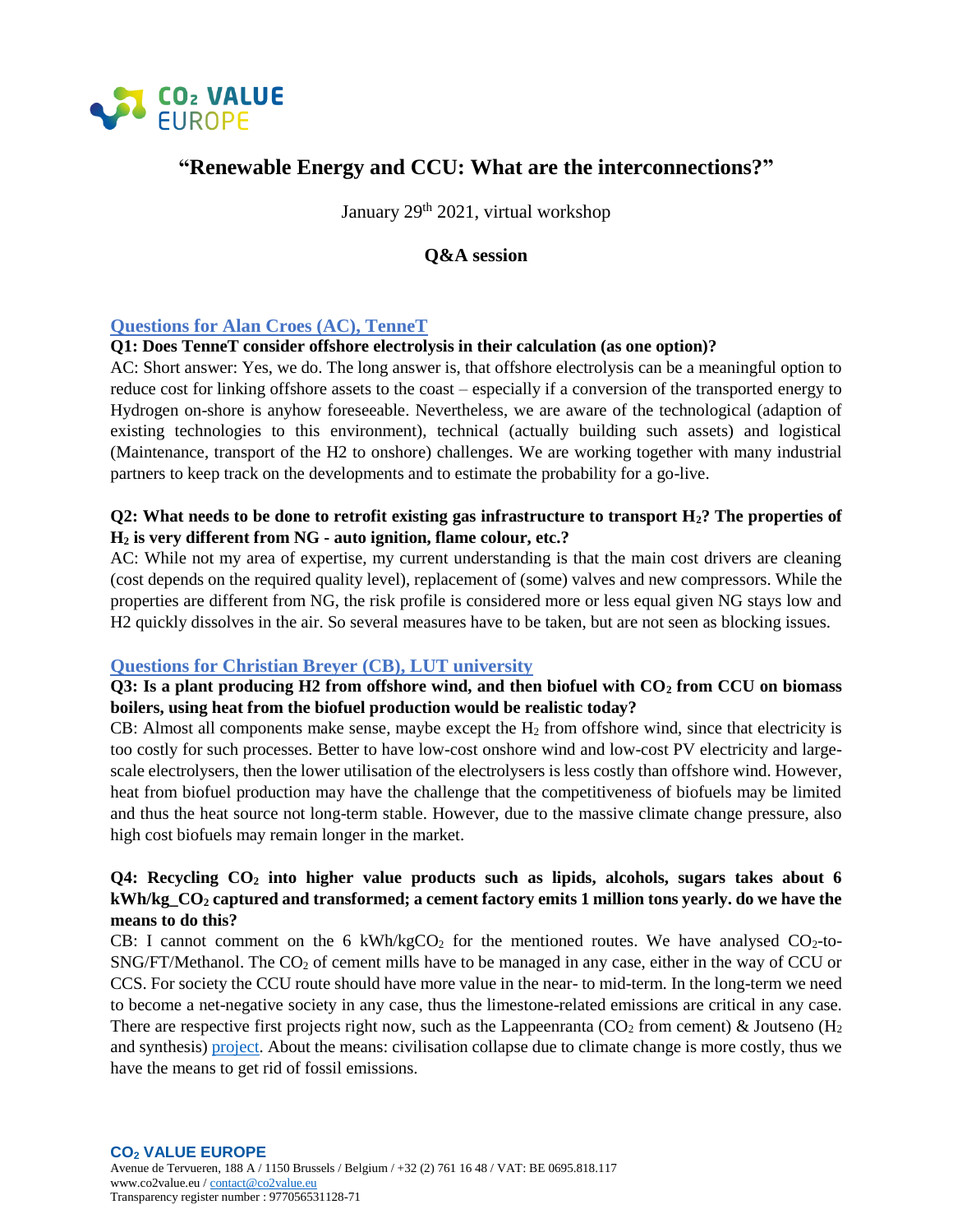

### **Q5: Do you consider mineralisation just as permanent as CCS?**

CB: I do not consider gaseous and acid  $CO<sub>2</sub>$  underground storage as permanent, given the geological risk with leakage. This is one of the key reasons why society is highly sceptical on this route, in particular for fossil CCS, as it follows the bad habit of profit privatisation and loss socialisation. Mineralisation in underground formations should have a higher probability for long-term stability. The CarbFix project in Iceland clearly indicates this view.

### **Questions for Daniel Marenne (DM), ENGIE**

#### **Q6: What e-fuel can be more feasible when produced by green H<sup>2</sup> and captured CO2?**

DM: Currently e-methane and e-methanol are clearly the most technically feasible and the less primary energy consuming, e-crude has a quite interesting potential especially as aviation fuel. Looking to water cycle, e-crude is better, then e-methane then e-methanol. So to answer to the question all fuels have interest, so there is place for the 3.

# **Q7: Producing, storing, transporting hydrogen is an issue and rises costs. The future is avoiding the two step strategy (produce H<sup>2</sup> and use it for CO<sup>2</sup> reduction) and move to co-processing of water and CO2. Where we are with this approach?**

DM: Co processing is an interesting way but you increase the technological complexity because you need to handle the purity of 2 products ( $H_2O$  as for hydrogen production and  $CO_2$  which need to be very pure). On top of that the process is less flexible in load. So for some application the co processing will be interesting, but hydrogenation of  $CO<sub>2</sub>$  will remain also competitive thanks to its higher flexibility

#### **Q8: Is gasification of biomass for H<sup>2</sup> production the wrong direction?**

DM: For me yes, hydrogen is the most expensive way to achieve carbon neutrality, because it requires a complete new infrastructure, plus to change completely the majority of the industrial processes , and on top of that we have some security issue. If we use Biomass to produce H2 it also means that we are wasting the C inside the biomass that can be valorised in all thermal processes. C is not the climate enemy, fossil fuel is the enemy. CO<sub>2</sub> circular economy is the cheapest way to achieve carbon neutrality, because you can use all the existing infrastructure, and all the development made since 100 years to use at an optimal way the hydrocarbon.

CB: Yes, I agree. Biomass is simply too valuable to waste it only for hydrogen, while hydrogen can be easiest obtained via water electrolysis. Sustainable biomass is limited, as energy crops induces major threats to food production and ecosystems, and energy crops are not known as low-cost. Biomass wastes/ byproducts / residues are limited, but useful and valuable for many use cases.

### **Questions for Patrick Clerens (PC), EASE**

### **Q9: How about biological energy storage? for example in microalgae? do you look at it as a feasible contribution to storage?**

PC: For the moment no company has come forward to us with this concept, so it is not taken up in our Energy Storage Families. But I would be delighted to get more information from the companies doing this kind of storage.

### **Questions for Jan Steinkohl (JS), DG ENER**

**Q10: I would like to know whether the Commission still foresees to publish a legislative proposal for decarbonizing the gas market in June?**